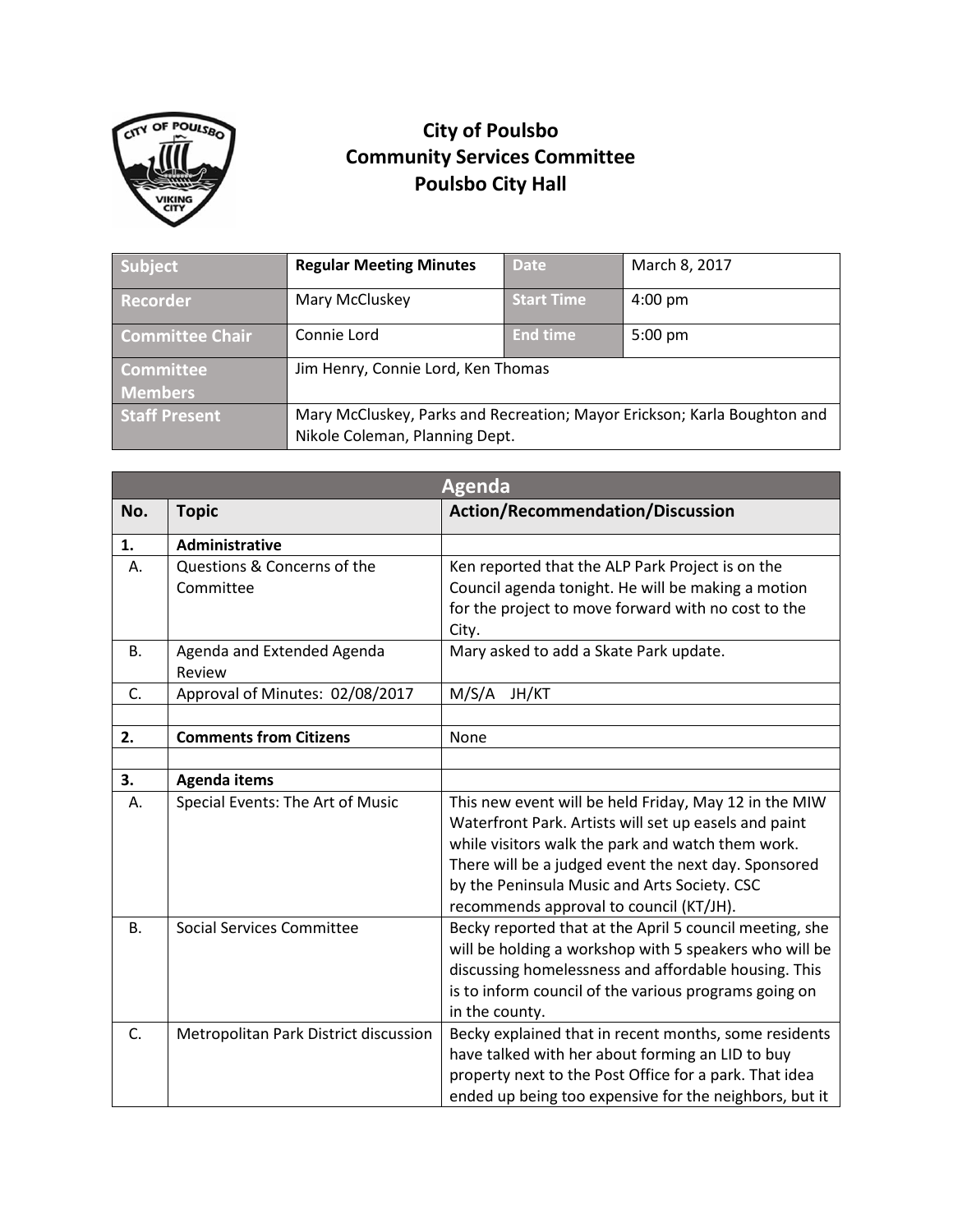|  | led into another conversation about preserving land<br>for park development and open space before it is lost.<br>Developer Gary Lindsay has also talked with her about<br>future park development. Nikole summarized the<br>memo that the CSC was given. An MPD is approved by<br>a vote of the people after a resolution is passed by the<br>City Council. It is a property tax of up to .75 per \$1000<br>assessed valuation or approximately \$740k per year.<br>Funds can be used for acquisition, maintenance, and<br>development. Becky is recommending that the<br>boundaries be the city limits for now. The City Council<br>would be the governing board for funding decisions.<br>County residents can be added into the MPD in the<br>future once the County Commissioners approve a<br>resolution. If the YMCA wants to be involved in the |
|--|--------------------------------------------------------------------------------------------------------------------------------------------------------------------------------------------------------------------------------------------------------------------------------------------------------------------------------------------------------------------------------------------------------------------------------------------------------------------------------------------------------------------------------------------------------------------------------------------------------------------------------------------------------------------------------------------------------------------------------------------------------------------------------------------------------------------------------------------------------|
|  | future, that would be a good time to expand the<br>boundaries. The Pierce/Kitsap YMCA is not in an<br>expansion mode at this time.                                                                                                                                                                                                                                                                                                                                                                                                                                                                                                                                                                                                                                                                                                                     |
|  | The Mayor would like to put together an exploratory<br>committee. They would strategize on timing and make<br>recommendations to the City Council.                                                                                                                                                                                                                                                                                                                                                                                                                                                                                                                                                                                                                                                                                                     |
|  | The city doesn't have the funding mechanism for<br>expensive park development, and grants are more<br>competitive than ever. This would be a revenue<br>stream for identified projects. The Recreation side of<br>the department would still run the same, with general<br>fund support. Becky said that there will be 1000 more<br>people will be living in new apartments in the city in<br>the next few years. More open space is needed.                                                                                                                                                                                                                                                                                                                                                                                                           |
|  | Ken expressed concern about putting the previously<br>discussed Transportation Benefit District and the MPD<br>on the ballot at the same time. Timing is important. He<br>says that it sounds like a good solution. He would like<br>to see linear parks/trails along the city's ridgelines.<br>Karla says that all the mechanisms are in place -<br>impact fees, park reserves, and a capital improvement<br>program. She also said that staff will have a limited<br>role once the resolution would be passed. Staff can<br>give facts, but cannot advocate for an MPD ballot<br>measure. The Mayor said that a working group could<br>include 1-2 council members, PRC members, citizens<br>at large, Planning, P&R, and Finance Departments.                                                                                                       |
|  | Connie also commented that she thinks it is a good<br>idea. She too is concerned about a Transportation<br>Benefit District and upcoming NK School District bond                                                                                                                                                                                                                                                                                                                                                                                                                                                                                                                                                                                                                                                                                       |